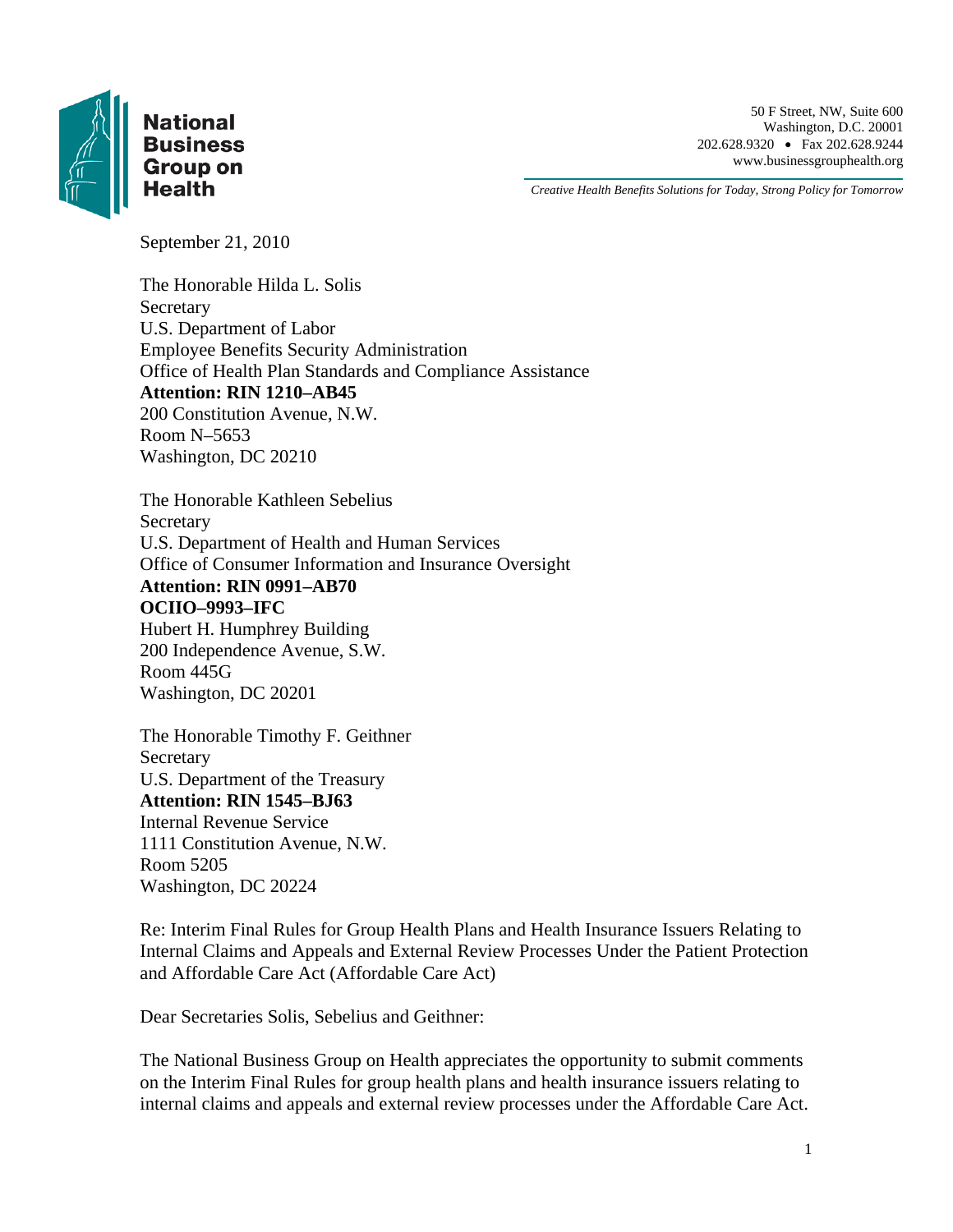The National Business Group on Health represents approximately 298, primarily large, employers (including 64 of the Fortune 100) who voluntarily provide health benefits and other health programs to over 50 million American employees, retirees, and their families.

In 2000, the Department of Labor (DoL) issued a final rule governing the claims and appeals process for ERISA plans. The rule has worked well for both employees and employers to assure independent review of benefit denials. While the rule specifies the requirements for internal appeals in detail, many self-funded employer plans go above and beyond it to voluntarily provide for external review of adverse benefit determinations. Consultant data and data from a recent survey of our own members suggest that 40-50% of self-funded plans have external review for adverse health benefit determinations.

While we appreciate DoL's recent Technical Release 2010-02 that established an enforcement grace period for compliance with new internal appeals provisions until July 1, 2011 and more temporary "safe harbor" options for external review, we strongly recommend the Departments withdraw the Interim Final Rule and re-issue it in a proposed rule so that the changes in both internal appeals and the new external review requirements can receive full public comment. We base our recommendation on several factors. First, the 2000 DoL rule has worked well for almost 10 years and many plans also voluntarily provide an extra review externally. Second, the Interim Final Rule imposes additional, problematic requirements for internal appeals and the external review "safe harbor" and does not allow sufficient time or the capability of compliance because of the uncertainty about the number of accredited independent review organizations (IROs) currently available.

Alternatively, the Departments could modify the proposed Interim Final Rules to incorporate the following changes:

#### **External Review**

**Recommendation: The Departments should deem that all employer plans having external review programs in effect as of March 23, 2010 in compliance with the statutory requirements for third party review. The Departments could then establish a sufficient transition period for all existing processes to meet consistent requirements for determinations.** 

**Recommendation: For employer plans currently without external review, the Departments should require compliance when they develop a federal standard (uniform federal rules) governing the requirements for external review. The rule should have a transition timeframe consistent with approaches for states that do not currently meet external review requirements where plans would have to contract with an IRO by the 2012 plan year.**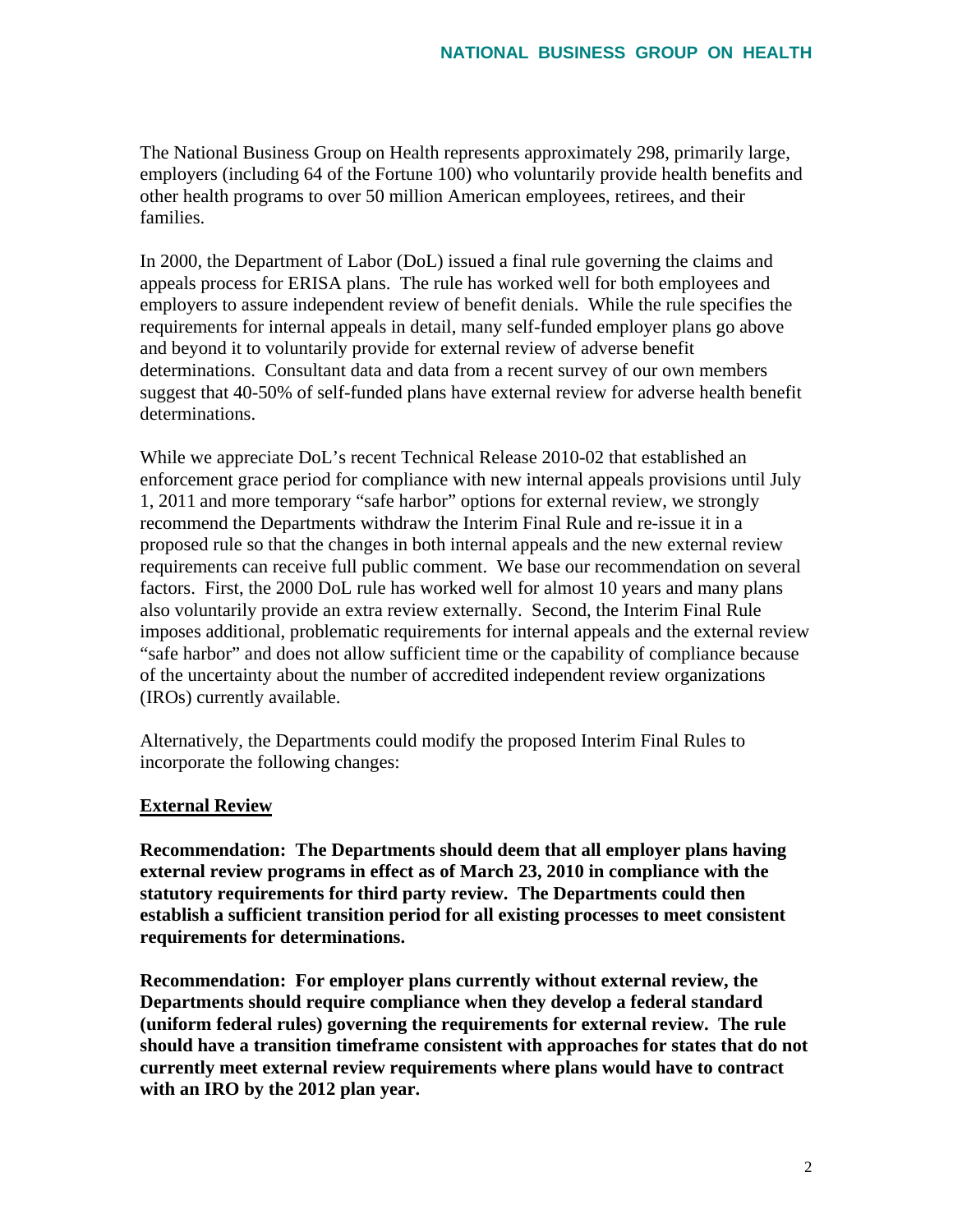According to our own survey data, between 40-50% of self-funded health benefit plans voluntarily contract with at least one IRO to conduct independent external reviews of benefit denials. Given the scarcity of IROs and the likelihood that many of these do not have a national scope, plans are finding it very difficult to meet the January  $1<sup>st</sup>$  deadline. The Utilization Review Accreditation Committee (URAC), one of the major accrediting bodies for IROs, currently has accredited only 43 IROs for external review. The "safe harbor" requires that non-grandfathered plans contract with at least 3 IROs beginning January 1, 2011 for most plans. As a result, employer plans that already have external review processes in place have been scrambling to make sure that their existing IRO contracts satisfy the "safe harbor" requirements and they are rushing to sign additional contracts to meet the required 3 IRO contracts. In addition, thousands of other nongrandfathered plans that do not currently have external review must also quickly sign 3 IRO contracts.

### **Internal Appeals**

#### Urgent Care Claims

**Recommendation: A formal rulemaking process should determine which types of urgent care claims or circumstances generally require more than the Interim Final Rules' 24 hour requirement.**

# **Recommendation: The rulemaking process should determine the feasibility of routinely adjudicating urgent care claims faster than the current 72 hour standard for ERISA plans.**

In many cases, determinations cannot be made within 24 hours because of insufficient information though they can routinely be made under the DoL's 72 hour requirement. Shortening the required time for urgent claims by two-thirds may not be feasible.

#### Deemed Exhaustion

# **Recommendation: The Interim Final Rule should deem the internal appeals process exhausted** *only when an error is meaningful to the outcome of the claims determination.*

The Interim Final Rules state that an error, no matter how small or inconsequential, creates a situation where the claimant is deemed to have exhausted the internal appeal and can file a request for an external review. We do not believe that this standard is appropriate and will actually cause delays in decisions as those involved in the final decision check and double check to ensure they have not inadvertently overlooked any steps or information in the internal review process.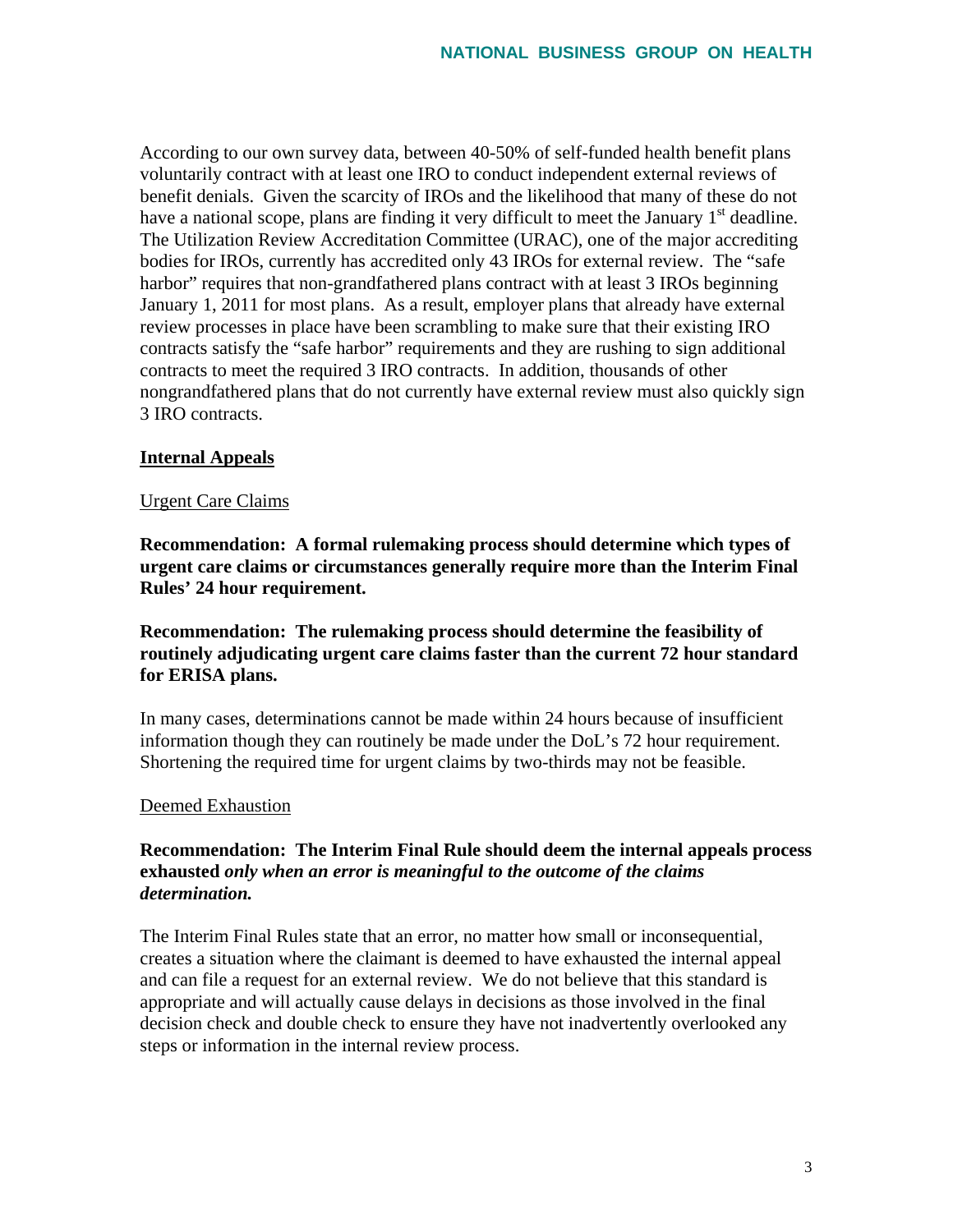#### Coding

## **Recommendation: The Departments should drop the requirement in the Interim Final Rule to include diagnostic codes on benefit determinations.**

Requiring that internal appeals decisions include codes raises both substantive issues and operational challenges. It is unclear whether including ICD-9 codes increases understanding or creates confusion. In addition, because of the transition occurring between ICD-9 and ICD-10, it will create operational challenges to require this information in the midst of the transition when some providers are ahead of others who lag behind.

#### Linguistically Appropriate Information

**Recommendation: The Departments should only require plans to make linguistically appropriate materials available when plan participants' request them, rather than basing it on minimum thresholds for the non-English speaking plan participants.** 

We believe that this change will reduce administrative costs and burdens and minimize the production and provision of unnecessary materials. Plans can certainly voluntarily provide these materials on their own, but the Departments should only require plans to provide them upon request.

Thank you for considering our comments and recommendations on the Interim Final Rules for group health plans and health insurance issuers relating to internal claims and appeals and external review processes under the Affordable Care Act. We look forward to continuing to work with you as you implement the various provisions of the new law. Please contact me or Steven Wojcik, the National Business Group on Health's Vice President of Public Policy, at (202) 585-1812, if you would like to discuss our comments in more detail.

Sincerely,

Hela Darlig

Helen Darling President

cc: The Honorable Phyllis C. Borzi, Assistant Secretary, Employee Benefits and Security Administration (EBSA) Mr. Jay Angoff, Director, Office of Consumer and Insurance Oversight (OCIIO) The Honorable Douglas H. Shulman, Commissioner, Internal Revenue Service (IRS) Ms. Amy Turner, EBSA